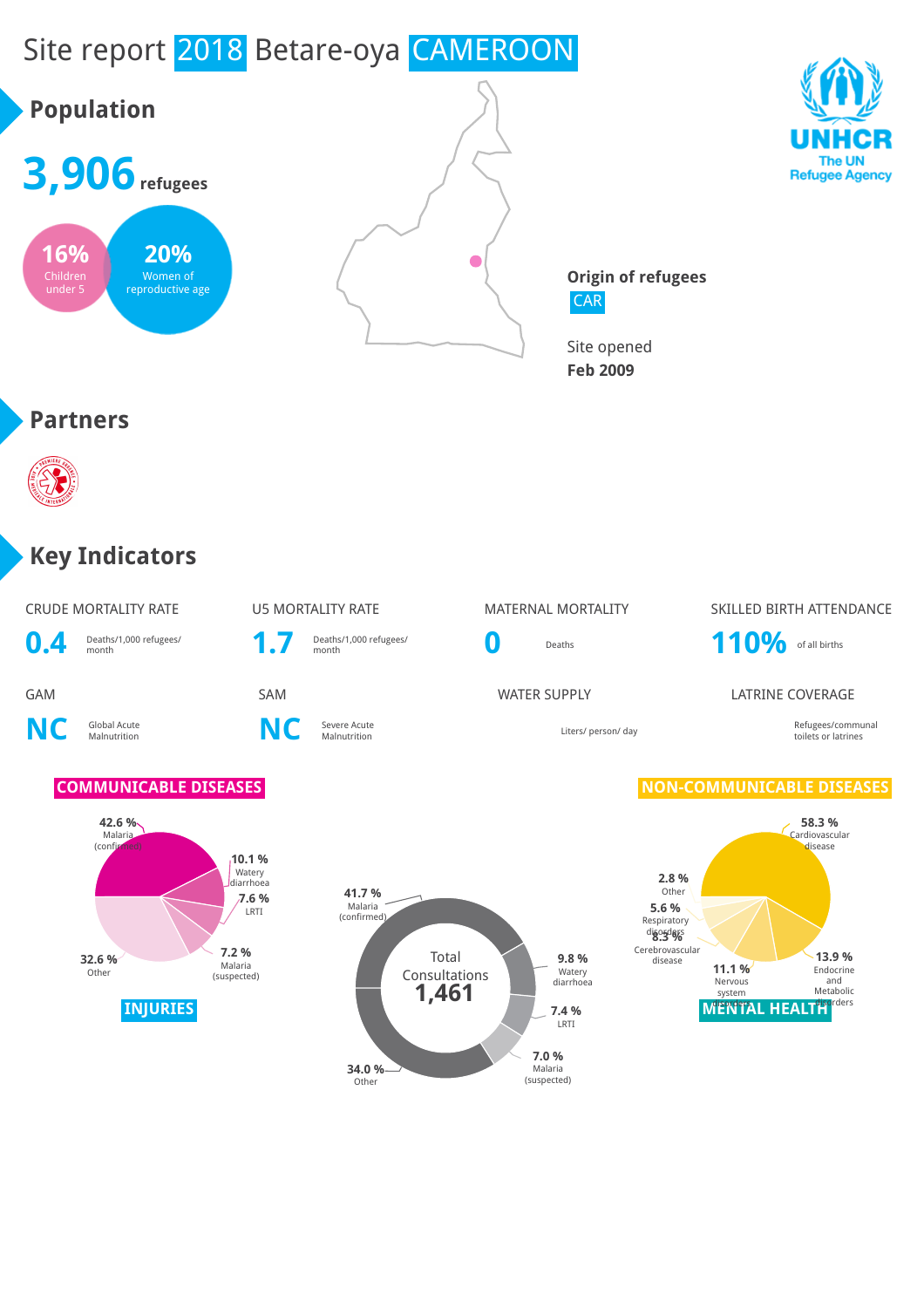### **Public Health**

| <b>HEALTH STAFFING</b>                                      | <b>INDICATOR</b> | <b>STANDARD</b> |           | <b>MORBIDITY</b>                                 | <b>INDICATOR</b> | <b>STANDARD</b> |   |
|-------------------------------------------------------------|------------------|-----------------|-----------|--------------------------------------------------|------------------|-----------------|---|
| Number of medical doctors                                   |                  | 1: 50,000       | $\bullet$ | Incidence of malaria among children under        | 68               |                 |   |
| Number of qualified nurses                                  |                  | $1:$ < 10,000   | $\bullet$ | Incidence of watery diarrhoea among              | 18               |                 |   |
| Number of community health workers                          |                  | 1:1,000         | $\bullet$ | children under 5                                 |                  |                 |   |
| <b>ACCESS AND UTILIZATION</b>                               | <b>INDICATOR</b> | <b>STANDARD</b> |           | Incidence of pneumonia among children<br>under 5 | 12               |                 |   |
| Consultations per trained clinician per day                 | 10               | < 50            | ◎         | Incidence of pneumonia among over 5              | $\overline{2}$   |                 |   |
| Health utilisation rate (new visits / refugee /             | 0.3              | $1 - 4$         | ೞ         | Tuberculosis success rate                        |                  | < 90%           |   |
| year)<br>Proportion of host population consultations        | 80%              |                 |           | Were any MDR/X-TB cases diagnosed among<br>PoCs? |                  | <b>No</b>       |   |
| <b>MORTALITY</b>                                            | <b>INDICATOR</b> | <b>STANDARD</b> |           | <b>VACCINATION</b>                               | <b>INDICATOR</b> | <b>STANDARD</b> |   |
| <b>Crude Mortality Rate</b><br>(CMR) (/1000/month)          | 0.4              | < 0.75          | Ø         | Full vaccination coverage                        | 3%               | < 95%           | Ø |
| <b>Under-five Mortality Rate</b><br>(U5MR) (/1000/month)    | 1.7              | $< 1.5$         | Δ         | Measles vaccination coverage                     | 3%               | < 95%           | Ø |
| <b>Infant Mortality Rate</b><br>(IMR) (/1000 livebirths)    | 138.5            | $30$            | Ø         | Source of vaccination data                       |                  |                 |   |
| <b>Neonatal Mortality Rate</b><br>(NNMR) (/1000 livebirths) | 31               | < 20            | 0         | IN-PATIENT DEPARTMENT (IPD)                      | <b>INDICATOR</b> | <b>STANDARD</b> |   |
| <b>OUTBREAK ALERT AND RESPONSE</b>                          | <b>INDICATOR</b> | <b>STANDARD</b> |           | Average length of stay (days)                    | 7.5              |                 |   |
| Proportion of outbreaks investigated within 48<br>hours     |                  | 100%            |           | Case fatality rate                               | 0.0              |                 |   |
| Number of outbreaks reported                                | $\mathbf 0$      |                 |           | Hospitalisation rate                             | 116.0            | $50 - 150$      |   |

### **Reproductive Health**

| <b>ANTENATAL CARE</b>                                                                     | <b>INDICATOR</b> | <b>STANDARD</b> |                       | <b>FAMILY PLANNING</b>                                                      | <b>INDICATOR</b> | <b>STANDARD</b> |   |
|-------------------------------------------------------------------------------------------|------------------|-----------------|-----------------------|-----------------------------------------------------------------------------|------------------|-----------------|---|
| Antenatal care coverage                                                                   | 16%              | > 90%           | Ω                     | Contraceptive prevalence rate                                               | 8%               | $\geq 30\%$     | ⊠ |
| Coverage of antenatal tetanus vaccination                                                 | 38%              | >95%            | Ω                     | Source of contraceptive prevalence data                                     |                  |                 |   |
| <b>DELIVERY CARE</b>                                                                      | <b>INDICATOR</b> | STANDARD        |                       | SEXUAL AND GENDER-BASED VIOLENCE (SGBV)                                     | <b>INDICATOR</b> | <b>STANDARD</b> |   |
| Proportion of births attended by skilled<br>personnel                                     | 110%             | $\geq 90\%$     | $\boldsymbol{\sigma}$ | Total number of reported rapes                                              | $\mathbf{0}$     |                 |   |
| Proportion of births conducted by caesarean<br>section                                    | 12%              | $5 - 15%$       |                       | Proportion of eligible rape survivors provided<br>with PEP within 72 hours  |                  | 100%            |   |
| Proportion of newborn infants with low birth<br>weight (<2500 gs) (weighed within 72 hrs) | 4%               | < 15%           |                       | Proportion of eligible rape survivors provided<br>with ECP within 120 hours |                  | 100%            |   |
| Proportion of teenage pregnancies                                                         | 12%              |                 |                       | SEXUALLY TRANSMITTED INFECTIONS (STIS)                                      | <b>INDICATOR</b> | <b>STANDARD</b> |   |
| Still birth rate (/1000 total births / month)                                             | 11               |                 |                       | Number of genital ulcer diseases                                            | $\mathbf{0}$     |                 |   |
| Number of maternal deaths                                                                 | $\mathbf{0}$     |                 |                       | Number of Pelvic Inflammatory diseases                                      | 3                |                 |   |
| Proportion of maternal deaths investigated<br>within 48 hours                             |                  | 100%            |                       |                                                                             |                  |                 |   |